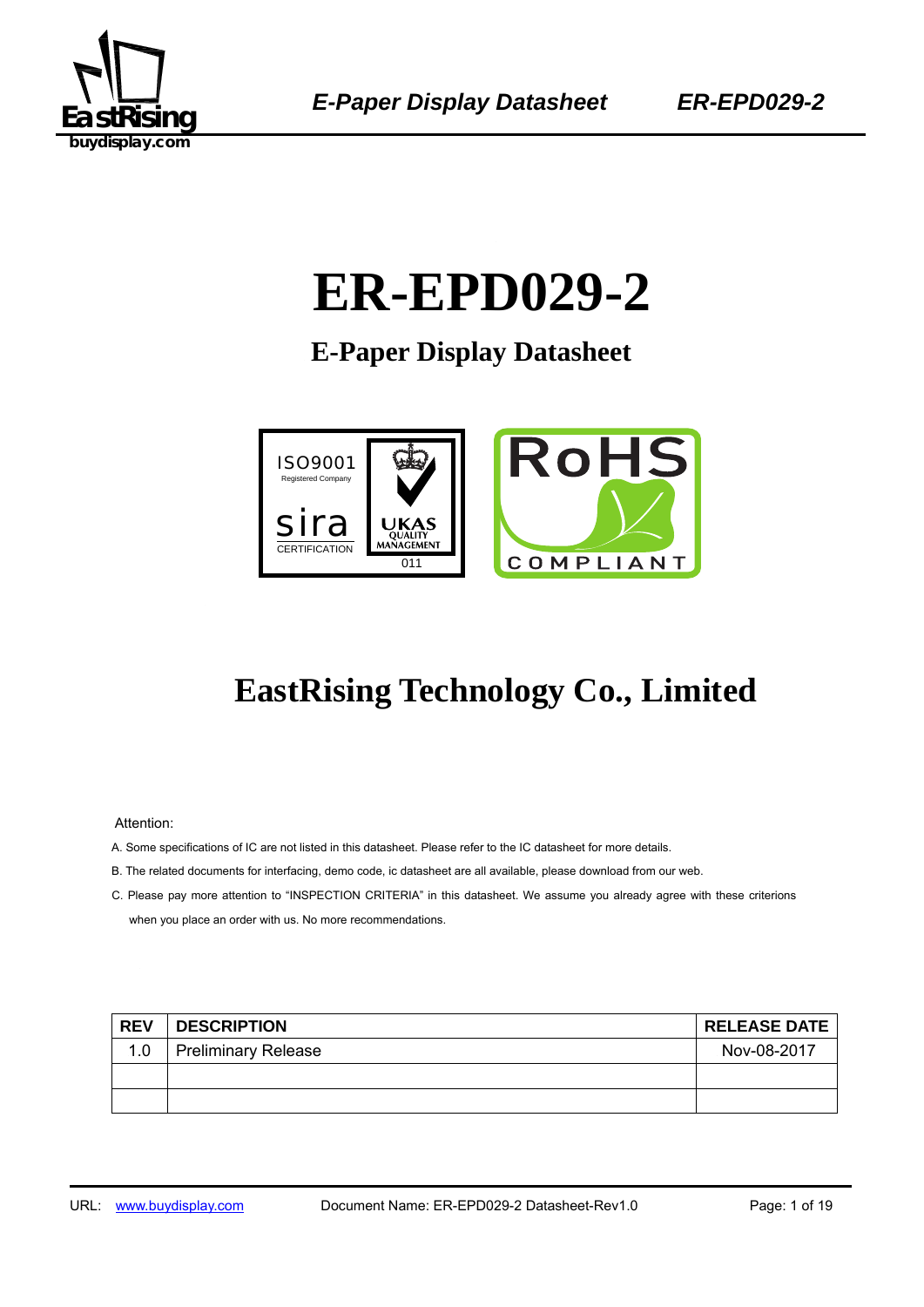

## **CONTENTS**

| 04                   |
|----------------------|
| 04<br>04             |
| 05                   |
| 05<br>05<br>05<br>05 |
| 06                   |
| 07                   |
| 07                   |
| 08<br>08             |
| 09                   |
| 09                   |
| 09<br>09             |
| 10                   |
| 12                   |
| 13                   |
| 15                   |
| 15                   |
| 16                   |
| 16<br>16             |
| 16                   |
| 16                   |
|                      |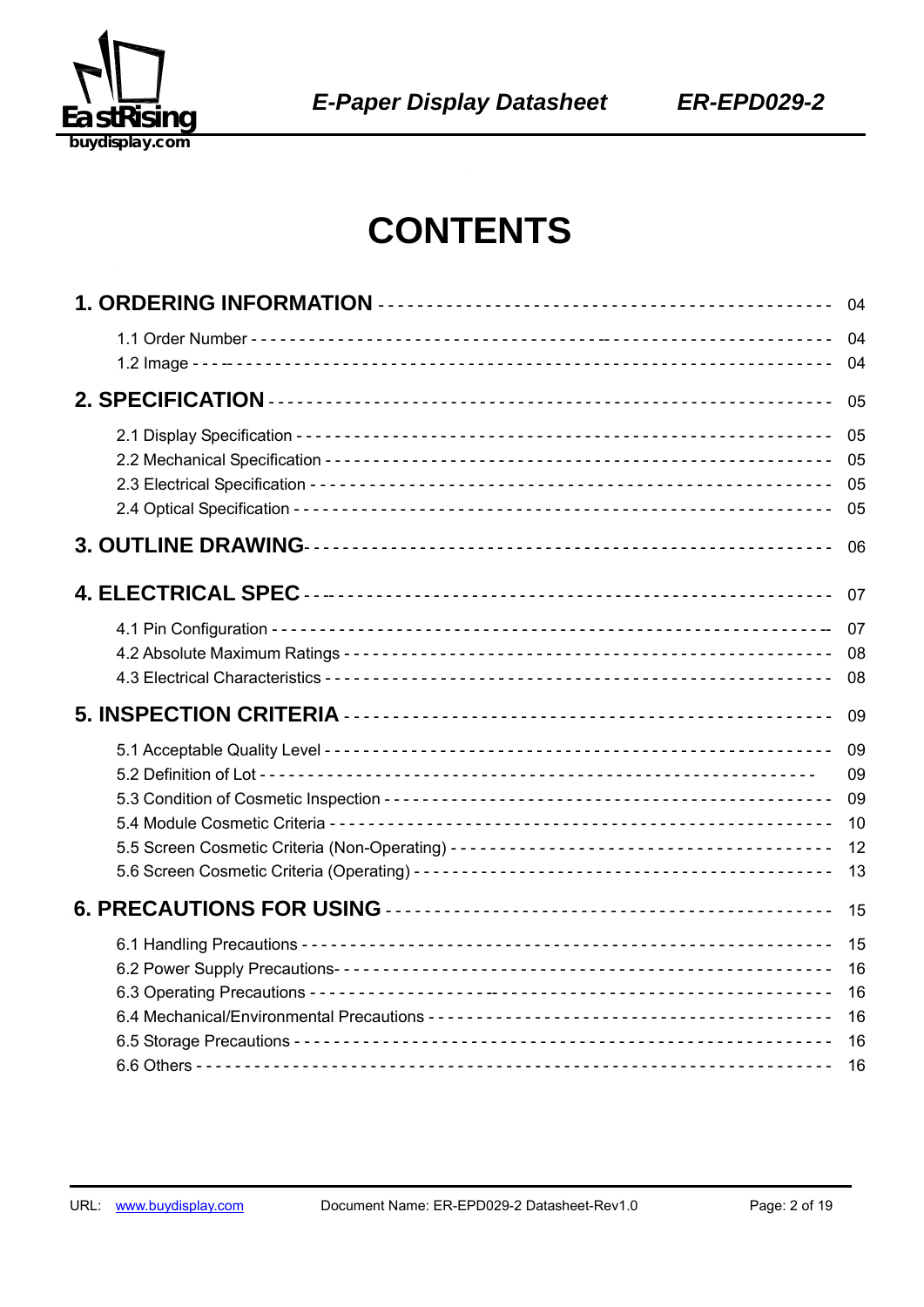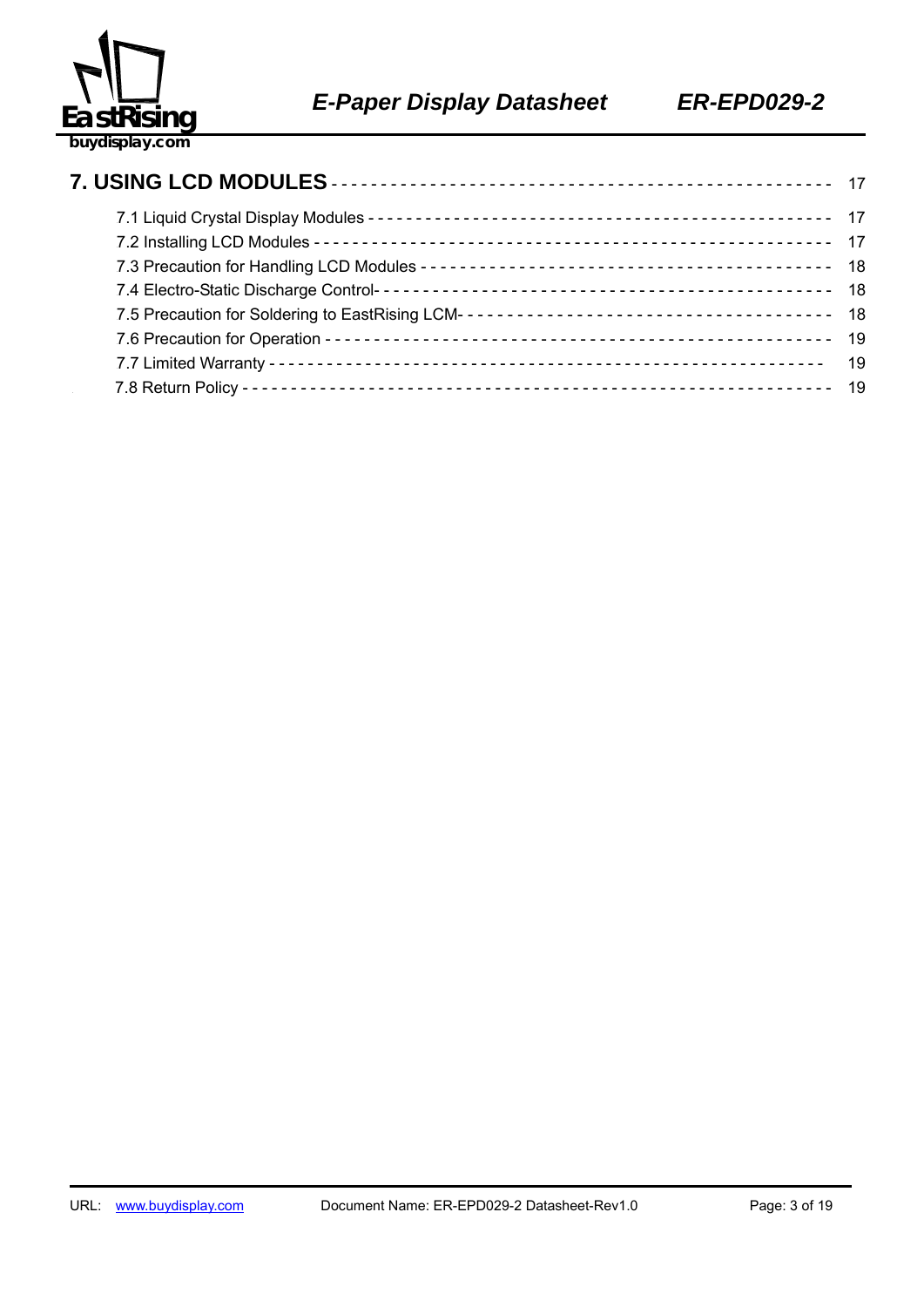

## **1. ORDERING INFORMATION**

#### 1.1 Order Number

| <b>Part Number(Order Number)</b> | <b>Description</b>                                         |
|----------------------------------|------------------------------------------------------------|
| ER-EPD029-2                      | 2.9 inch E-Paper (E-ink) Display                           |
| ER-CON24HT-1                     | ZIF Connector with 24 Pins 0.5mm Pitch SMD Top Contact     |
| ER-DBE029-2                      | 8051 Microcontroller Development Board&Kit for ER-EPD029-2 |

#### 1.2 Image



Image for ER-EPD029-2 ↑ Image for ER-CON24HT-1 ↑



Image for ER-DBE029-2 ↑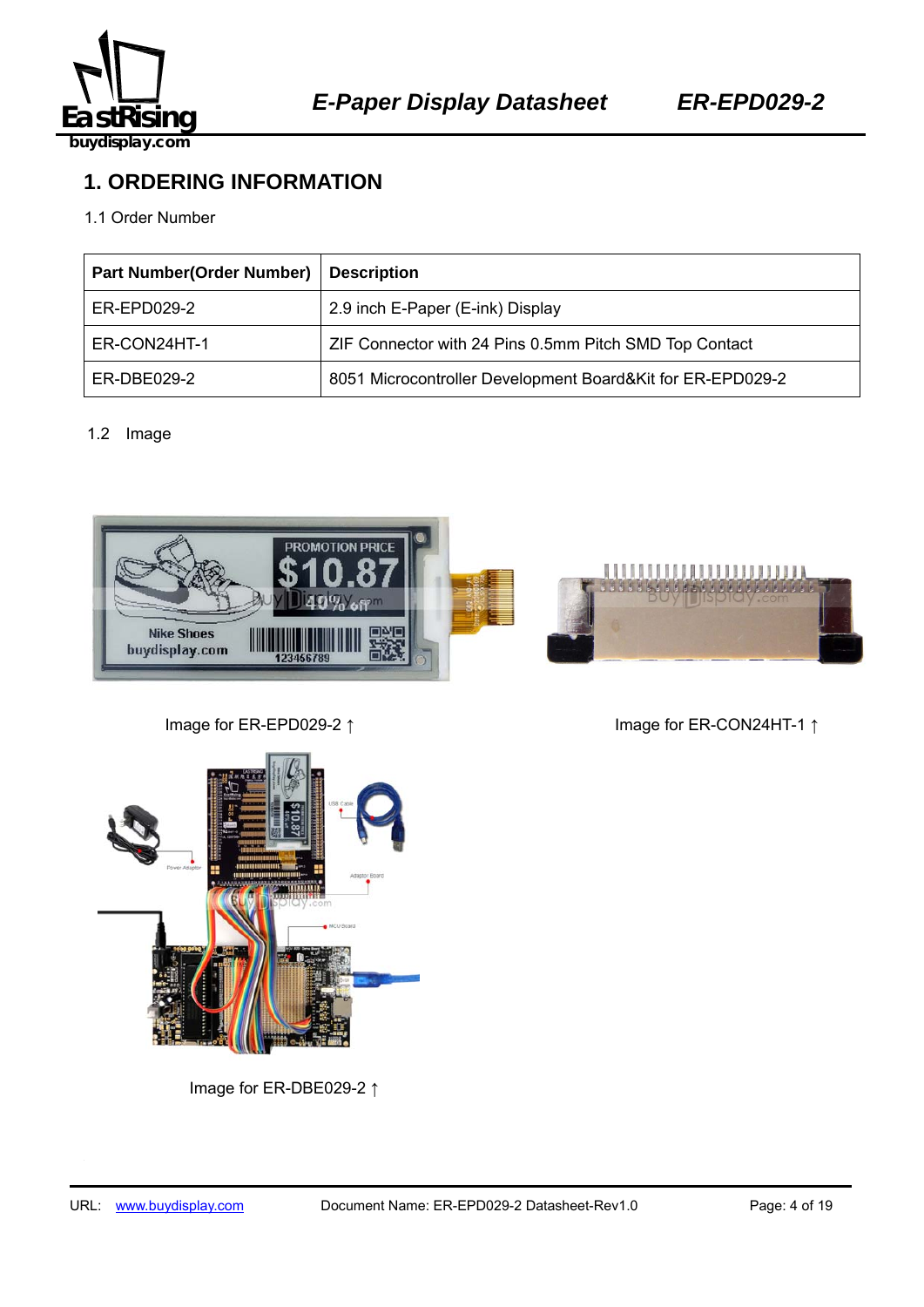

**2. SPECIFICATION** 

#### 2.1 Display Specification

| <b>ITEM</b>                  | <b>STANDARD VALUE</b>                                |    |
|------------------------------|------------------------------------------------------|----|
| <b>Display Format</b>        | 128 x 296 Dots                                       |    |
| <b>Display Connector</b>     | <b>FPC</b>                                           |    |
| <b>FPC Connector</b>         | 24 Pin, 0.5mm Pitch, SMD Horizontal Type Top contact |    |
| <b>Operating Temperature</b> | $0 - +50$                                            | °C |
| Storage Temperature          | $-25 - 60$                                           | °C |
| <b>Touch Panel Optional</b>  | No                                                   |    |
| Sunlight Readable            | Yes                                                  |    |

#### 2.2 Mechanical Specification

| <b>ITEM</b>                       | <b>STANDARD VALUE</b> | <b>UNIT</b> |
|-----------------------------------|-----------------------|-------------|
| Diagonal Size                     | 2.9                   | inch        |
| Outline Dimension with FPC Folded | $36.70 \times 79.00$  | mm          |
| Active Area                       | $29.06\times 66.90$   | mm          |
| Dot Pitch                         | $0.227\times0.226$    | mm          |
| Gross Weight                      | 0.026                 | kg          |

#### 2.3 Electrical Specification

| <b>ITEM</b>         | <b>STANDARD VALUE</b> | <b>UNIT</b> |
|---------------------|-----------------------|-------------|
| IC Package          | <b>COG</b>            |             |
| Controller          | SSD <sub>1675</sub> A | --          |
| Interface           | 3/4-Wire SPI          | --          |
| Response Time (Typ) | -                     | ms          |

#### 2.4 Optical Specification

| <b>ITEM</b>                | <b>STANDARD VALUE</b>             |     |  |
|----------------------------|-----------------------------------|-----|--|
| LCD Type                   | E-Ink Display (E-Paper Display)   | --  |  |
| <b>Viewing Angle Range</b> | Left:85, Right:85, Up:85, Down:85 | deg |  |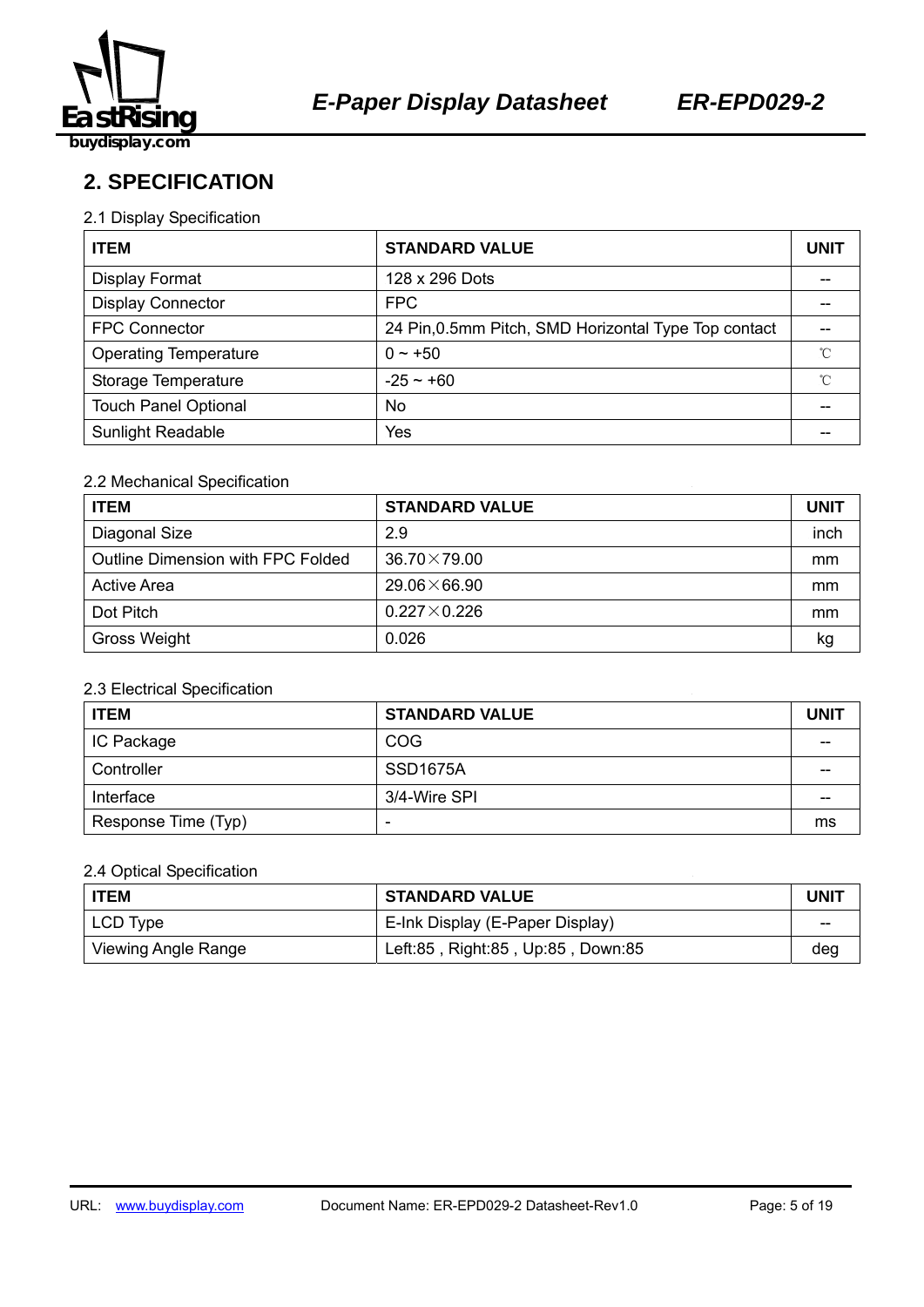

### 459B137645 **3.OUTLINE DRAWING**

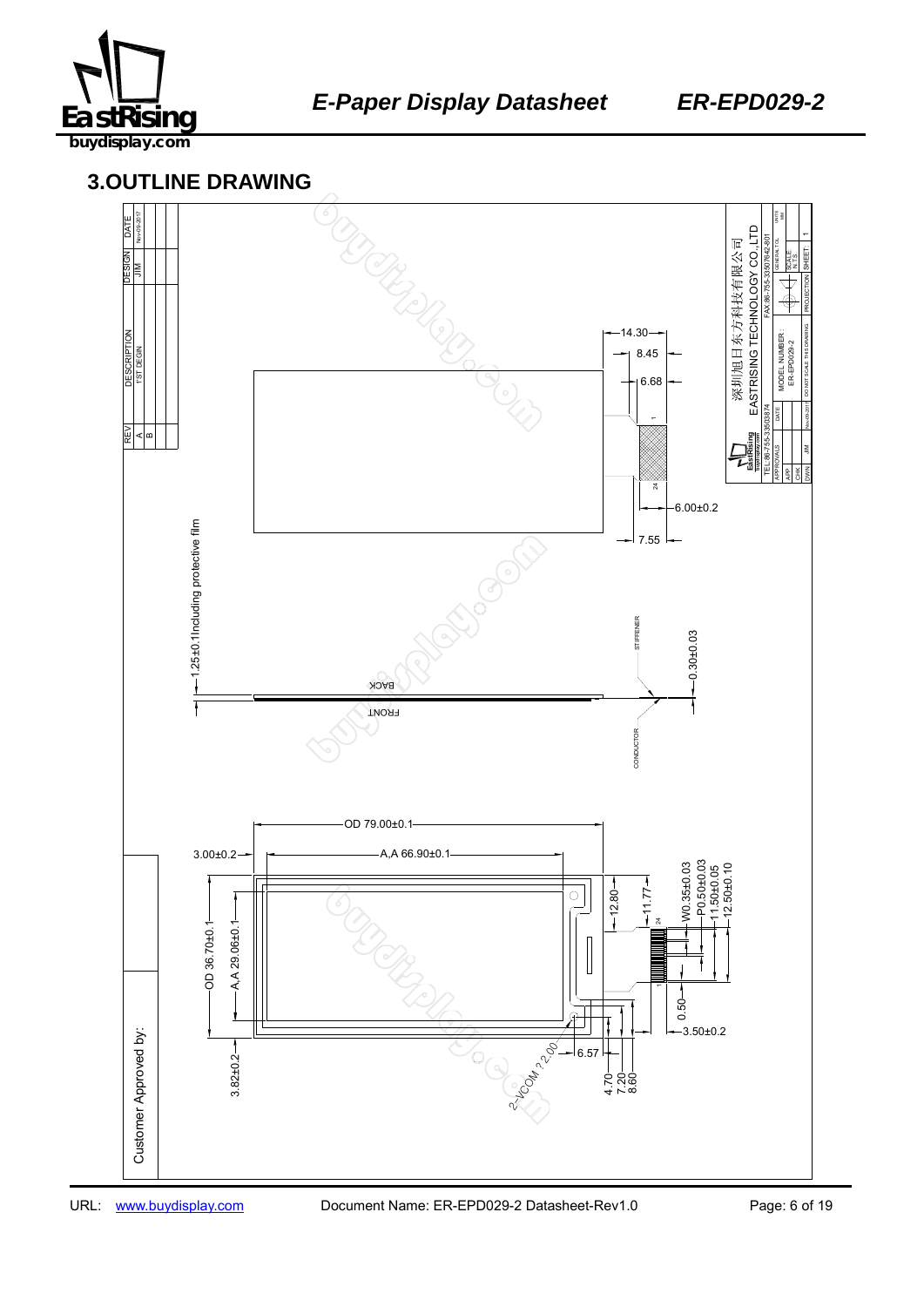

## **4. ELECTRICAL SPEC**

#### 4.1 Pin Configuration

| Pin No         | <b>Pin Name</b>  | <b>Descriptions</b>                                              |  |  |
|----------------|------------------|------------------------------------------------------------------|--|--|
| 1              | <b>NC</b>        | No Connection and Don't Connect with other NC Pins               |  |  |
| 2              | <b>GDR</b>       | N-Channel MOSFET Gate Drive Control                              |  |  |
| 3              | <b>RESE</b>      | Current Sense Input for the Control Loop                         |  |  |
| 4              | <b>NC</b>        | No Connection and Don't Connect with other NC Pins               |  |  |
| 5              | VSH <sub>2</sub> | <b>Positive Source Driving Voltage</b>                           |  |  |
| 6              | <b>TSCL</b>      | I2C Interface to Digital Temperature Sensor Clock Pin            |  |  |
| $\overline{7}$ | <b>TSDA</b>      | I2C Interface to Digital Temperature Sensor Date Pin             |  |  |
| 8              | <b>BSI</b>       | <b>Bus Selection Pin</b>                                         |  |  |
| 9              | <b>BUSY</b>      | <b>Busy State Output Pin</b>                                     |  |  |
| 10             | RES#             | Reset                                                            |  |  |
| 11             | D/C#             | Data/Command Control Pin                                         |  |  |
| 12             | CS#              | Chip Select Input Pin                                            |  |  |
| 13             | <b>SCL</b>       | Serial Clock Pin (SPI)                                           |  |  |
| 14             | <b>SDA</b>       | Serial Data Pin (SPI)                                            |  |  |
| 15             | <b>VDDIO</b>     | Power for interface Logic Pins                                   |  |  |
| 16             | <b>VCI</b>       | Power Supply Pin for the Chip                                    |  |  |
| 17             | <b>VSS</b>       | Ground                                                           |  |  |
| 18             | <b>VDD</b>       | Core Logic Power Pin                                             |  |  |
| 19             | <b>VPP</b>       | Power Supply for OTP Programming                                 |  |  |
| 20             | VSH1             | Power Supply Pin for Positive Gate Driving Voltage and VSH       |  |  |
| 21             | <b>VGH</b>       | Posistive Gate Driving Voltage                                   |  |  |
| 22             | <b>VSL</b>       | <b>Negative Soucre Driving Voltage</b>                           |  |  |
| 23             | <b>VGL</b>       | Power Supply Pin for Negative Gate Driving Voltage, VCOM and VSL |  |  |
| 24             | <b>VCOM</b>      | <b>VCOM Driving Voltage</b>                                      |  |  |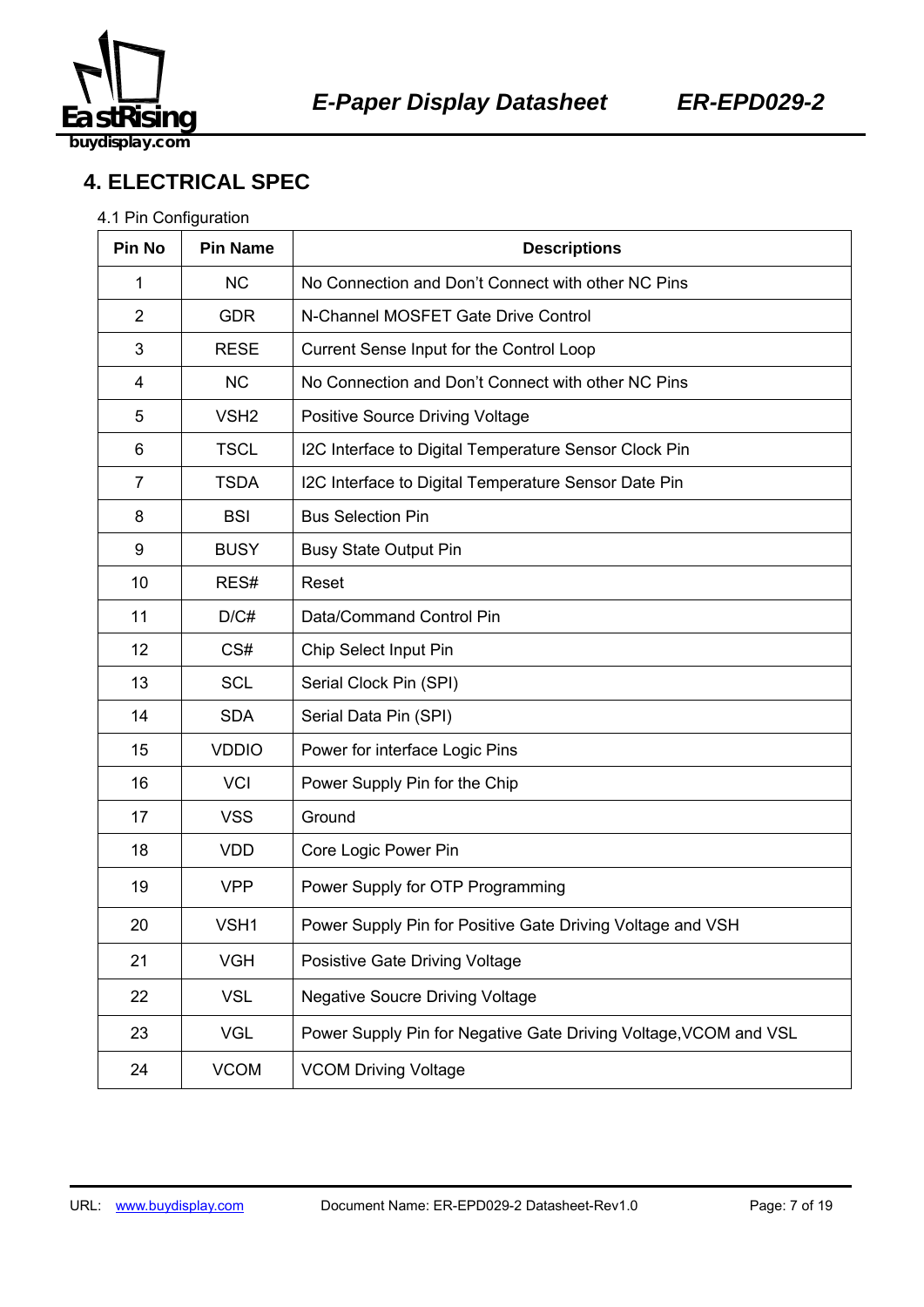

#### 4.2 Absolute Maximum Ratings

| <b>ITEM</b>                         | <b>SYMBOL</b> | MIN.   | TYP. | MAX.        | <b>UNIT</b>             |
|-------------------------------------|---------------|--------|------|-------------|-------------------------|
| Logic Supply Voltage                | VCI           | $-0.5$ | -    | $+4.0$      | V                       |
| Logic Input Voltage<br><b>VIN</b>   |               | $-0.5$ |      | $VDDIO+0.5$ | V                       |
| Logic Output Voltage                | VOUT          | $-0.5$ |      | $VDDIO+0.5$ |                         |
| <b>Operating Temperature</b><br>Top |               | 0      |      | $+50$       | $\mathsf{C}$            |
| Storage Temperature                 | TST           | $-25$  |      | $+60$       | $\mathsf{C}$<br>$\circ$ |
| <b>RH</b><br>Humidity               |               |        |      | 90%(Max60°  | <b>RH</b>               |

#### 4.3 Electrical Characteristics (The following specifications apply for: VSS=0V, VCI=3.0V, TOPR=25℃.)

| <b>ITEM</b>                  | <b>SYMBOL</b>   | <b>APPLICABLE PIN</b> | MIN.     | TYP. | MAX.     | <b>UNIT</b> |
|------------------------------|-----------------|-----------------------|----------|------|----------|-------------|
| <b>VCI pperation Voltage</b> | VCI             | <b>VCI</b>            | 2.2      | 3.3  | 3.7      | V           |
| Logic Input Voltage          | <b>VDDIO</b>    | <b>VDDIO</b>          |          |      |          |             |
| Input Voltage'H'Level        | VIH             | SDA, SCL, CS#,        | 0.8VDDIO |      |          | V           |
|                              |                 | D/C#, RES#, BS1,      |          |      |          |             |
| Input Voltage'L'Level        | <b>VIL</b>      | M/S#,EXTVDD,CL        |          |      | 0.2VDDIO | V           |
| Output Voltage'H'Level       | VOH             | SDA, BUSY, TSDA       | 0.9VDDIO |      |          | V           |
| Output Voltage'L'Level       | <b>VCL</b>      |                       |          |      | 0.1VDDIO | V           |
| Image Update Current         | <b>I UPDATE</b> |                       |          | 11   |          | mA          |
| <b>Standby Panel Current</b> | <b>STANDBY</b>  |                       |          |      | 0.6      | uA          |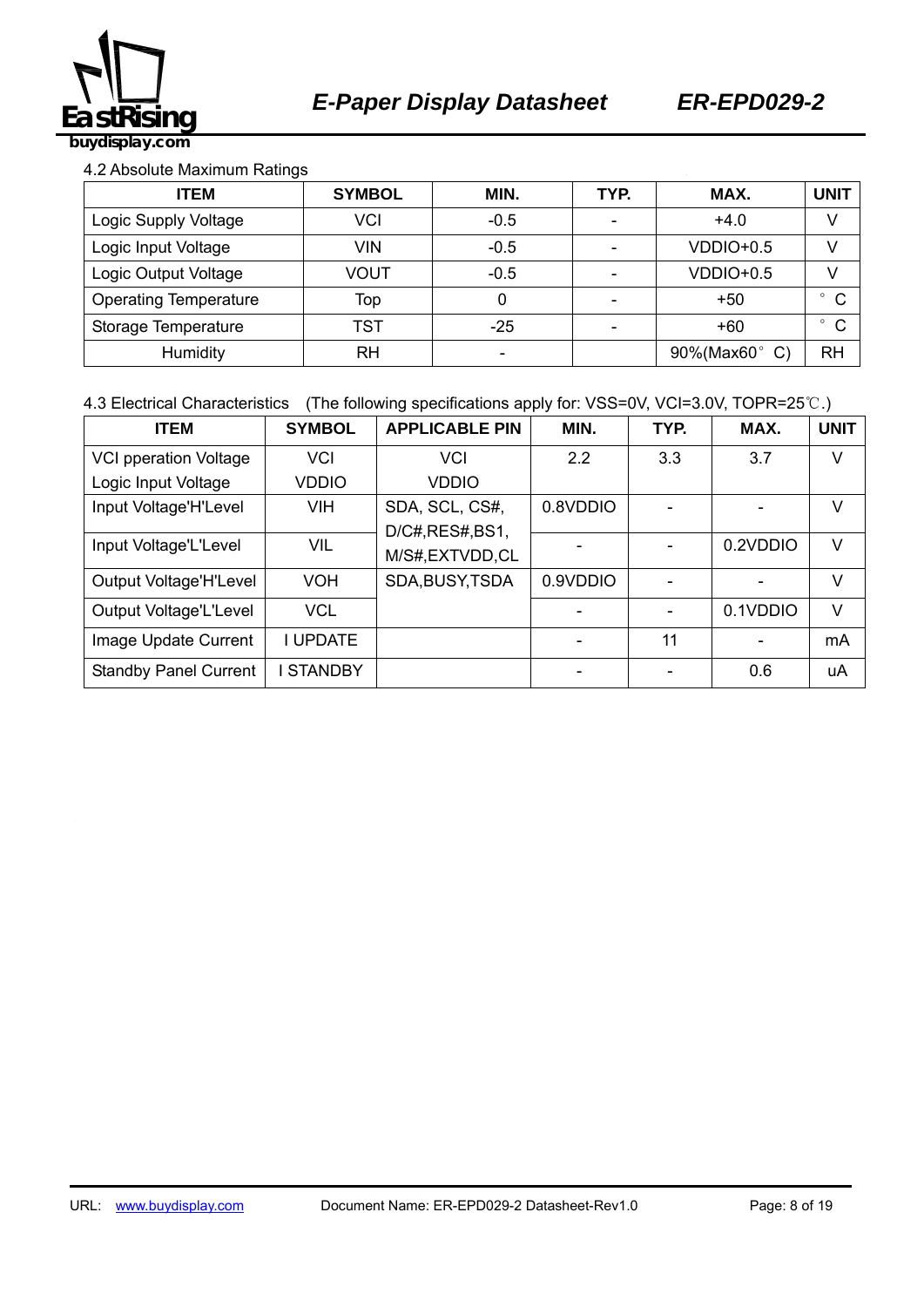

**5. INSPECTION CRITERIA** 

## 5.1 Acceptable Quality Level

Each lot should satisfy the quality level defined as follows

| <b>PARTITION</b> | AQL     | <b>DEFINITION</b>                                                  |  |  |
|------------------|---------|--------------------------------------------------------------------|--|--|
| A. Major         | $0.4\%$ | Functional defective as product                                    |  |  |
| l B. Minor       | $1.5\%$ | Satisfy all functions as product but not satisfy cosmetic standard |  |  |

#### 5.2 Definition of Lot

One lot means the delivery quantity to customer at one time.

#### 5.3 Condition of Cosmetic Inspection

- ◆ INSPECTION AND TEST -FUNCTION TEST -APPEARANCE INSPECTION -PACKING SPECIFICTION
- ◆ INSPECTION CONDITION
	- Put under the lamp (20W) at a distance 100mm from
	- Tilt upright 45 degree by the front (back) to inspect LCD appearance.

#### ◆ AQL INSPECTION LEVEL

- SAMPLING METHOD: MIL-STD-105D
- SAMPLING PLAN: SINGLE
- MAJOR DEFECT: 0.4% (MAJOR)
- MINOR DEFECT: 1.5% (MINOR)
- GENERAL LEVEL: II/NORMAL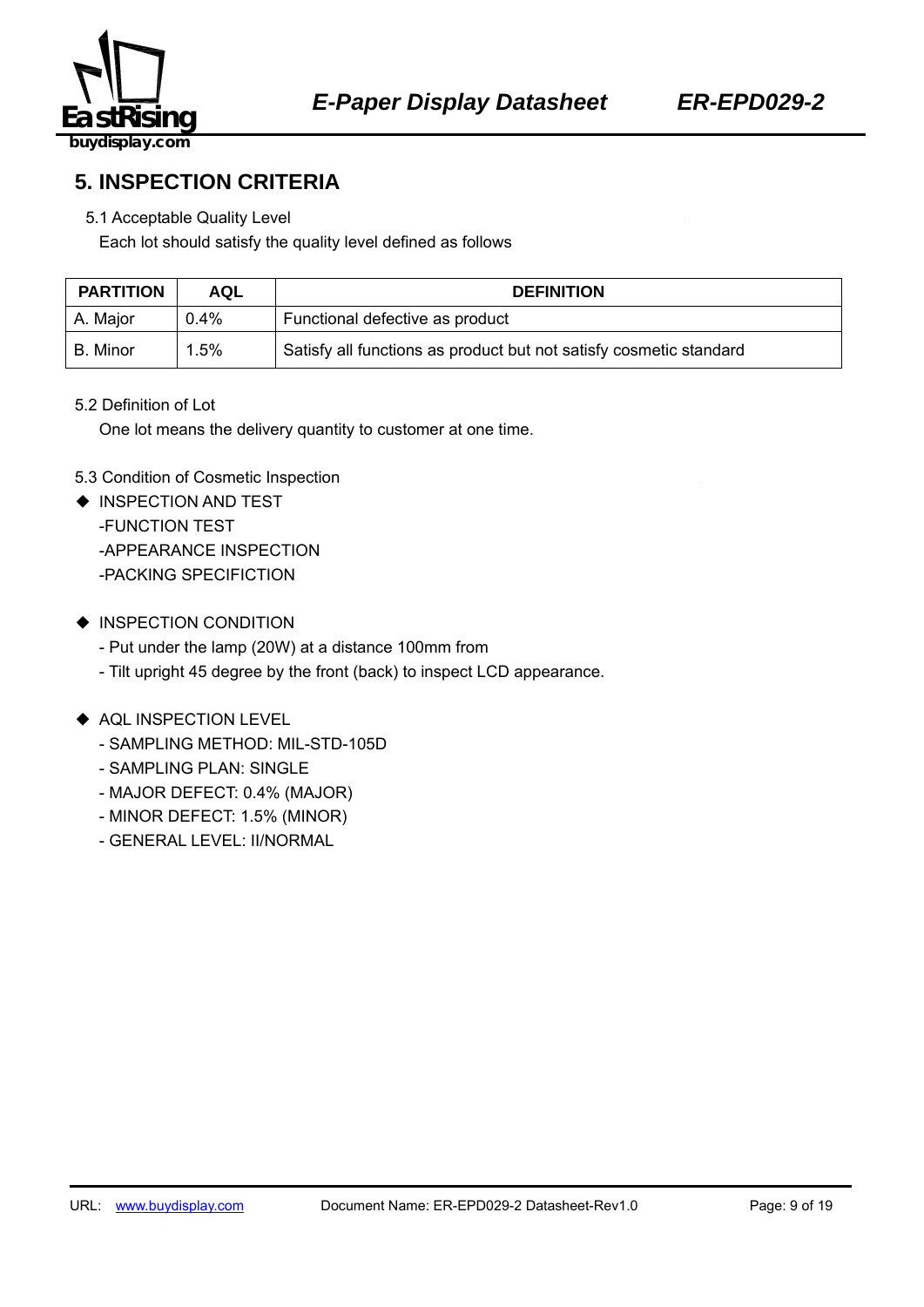

5.4 Module Cosmetic Criteria

| NO.            | Item                     | <b>Judgment Criterion</b>                                                                                                                                                                                             |       |
|----------------|--------------------------|-----------------------------------------------------------------------------------------------------------------------------------------------------------------------------------------------------------------------|-------|
| 1              | Difference in Spec.      | None allowed                                                                                                                                                                                                          | Major |
| $\overline{c}$ | <b>Pattern Peeling</b>   | No substrate pattern peeling and floating                                                                                                                                                                             | Major |
| 3              | Soldering defects        | No soldering missing                                                                                                                                                                                                  | Major |
|                |                          | No soldering bridge                                                                                                                                                                                                   | Major |
|                |                          | No cold soldering                                                                                                                                                                                                     | Minor |
| 4              | Resist flaw on substrate | Invisible copper foil( $\mathcal{C}$ 0.5mm or more) on substrate pattern                                                                                                                                              | Minor |
| 5              | Accretion of metallic    | No soldering dust                                                                                                                                                                                                     | Minor |
|                | Foreign matter           | No accretion of metallic foreign matters (Not exceed $\varphi$ 0.2mm)                                                                                                                                                 |       |
| 6              | Stain                    | No stain to spoil cosmetic badly                                                                                                                                                                                      | Minor |
| $\overline{7}$ | Plate discoloring        | No plate fading, rusting and discoloring                                                                                                                                                                              | Minor |
| 8              | Solder amount            | a. Soldering side of PCB                                                                                                                                                                                              | Minor |
|                | 1. Lead parts            | Solder to form a'Filet'<br>all around the lead.<br>Solder should not hide the<br>lead form perfectly.(too much)<br>b.Components side<br>(In case of 'Through Hole PCB')<br>Solder to reach the Components side of PCB |       |
|                | 2. Flat packages         | Either 'toe'(A) or 'heal' (B) of<br>the lead to be covered by 'Filet'<br>В<br>А,<br>Lead form to be assume over<br>Solder.                                                                                            | Minor |
|                | 3.Chips                  | $(3/2)$ H ≥ h ≥ $(1/2)$ H<br>H<br>h                                                                                                                                                                                   | Minor |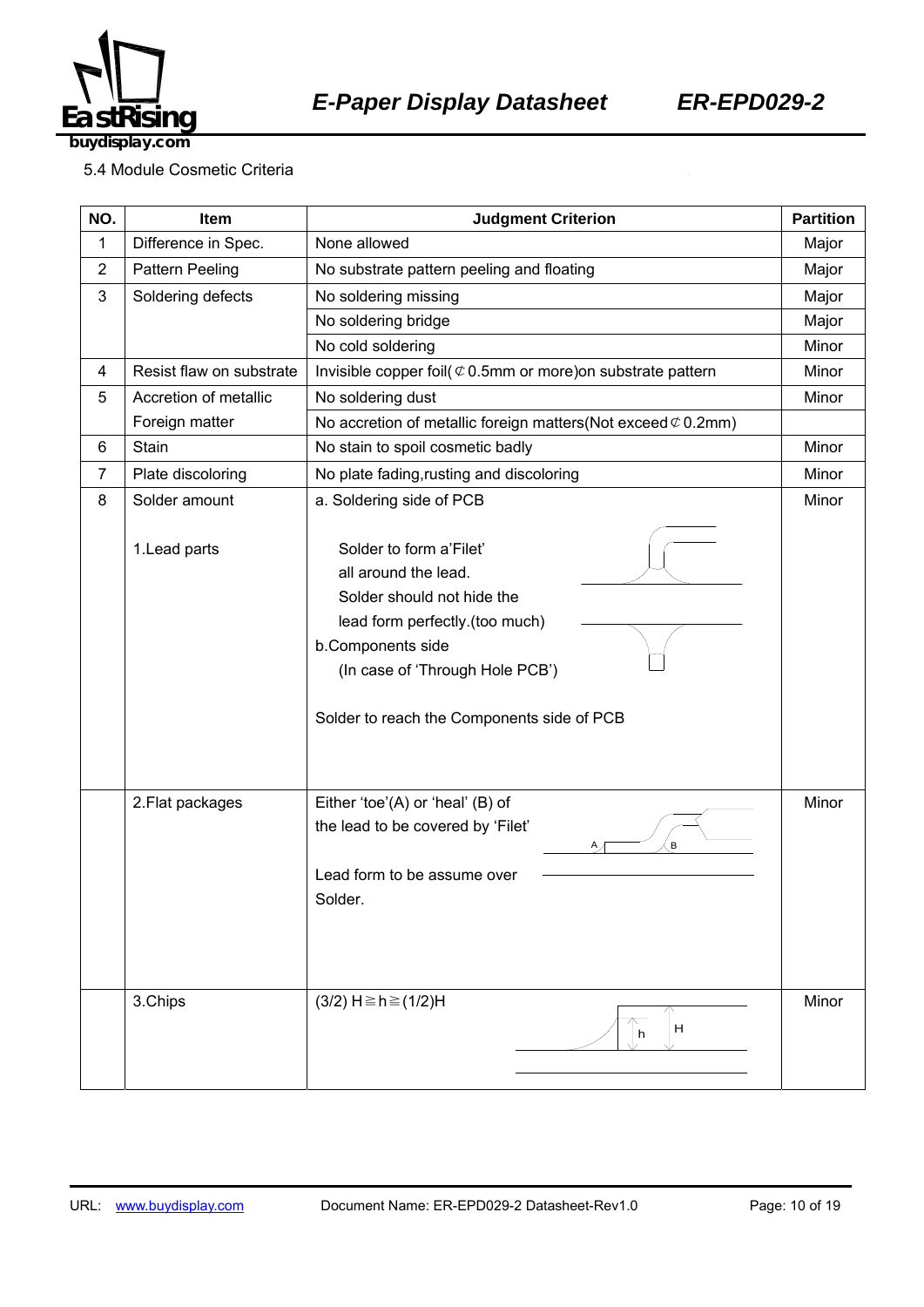

|    | ,u yulupiu yi collii     |                                                                                                                                                                                                                                                                                                                          |                                         |  |
|----|--------------------------|--------------------------------------------------------------------------------------------------------------------------------------------------------------------------------------------------------------------------------------------------------------------------------------------------------------------------|-----------------------------------------|--|
| 9  | <b>Backlight defects</b> | 1. Light fails or flickers. (Major)<br>2. Color and luminance do not correspond to specifications.<br>(Major)<br>3. Exceeds standards for display's blemishes, foreign matter,<br>dark lines or scratches.(Minor)                                                                                                        | See<br>list<br>$\overline{\phantom{0}}$ |  |
| 10 | PCB defects              | Oxidation or contamination on connectors.*<br>2. Wrong parts, missing parts, or parts not in specification.*<br>3. Jumpers set incorrectly. (Minor)<br>4. Solder(if any) on bezel, LED pad, zebra pad, or screw hole<br>pad is not smooth. (Minor)<br>*Minor if display functions correctly. Major if the display fails. | See<br>list<br>$\overline{\phantom{m}}$ |  |
| 11 | Soldering defects        | 1. Unmelted solder paste.<br>2. Cold solder joints, missing solder connections, or oxidation.*<br>3. Solder bridges causing short circuits.*<br>4. Residue or solder balls.<br>5. Solder flux is black or brown.<br>*Minor if display functions correctly. Major if the display fails.                                   | Minor                                   |  |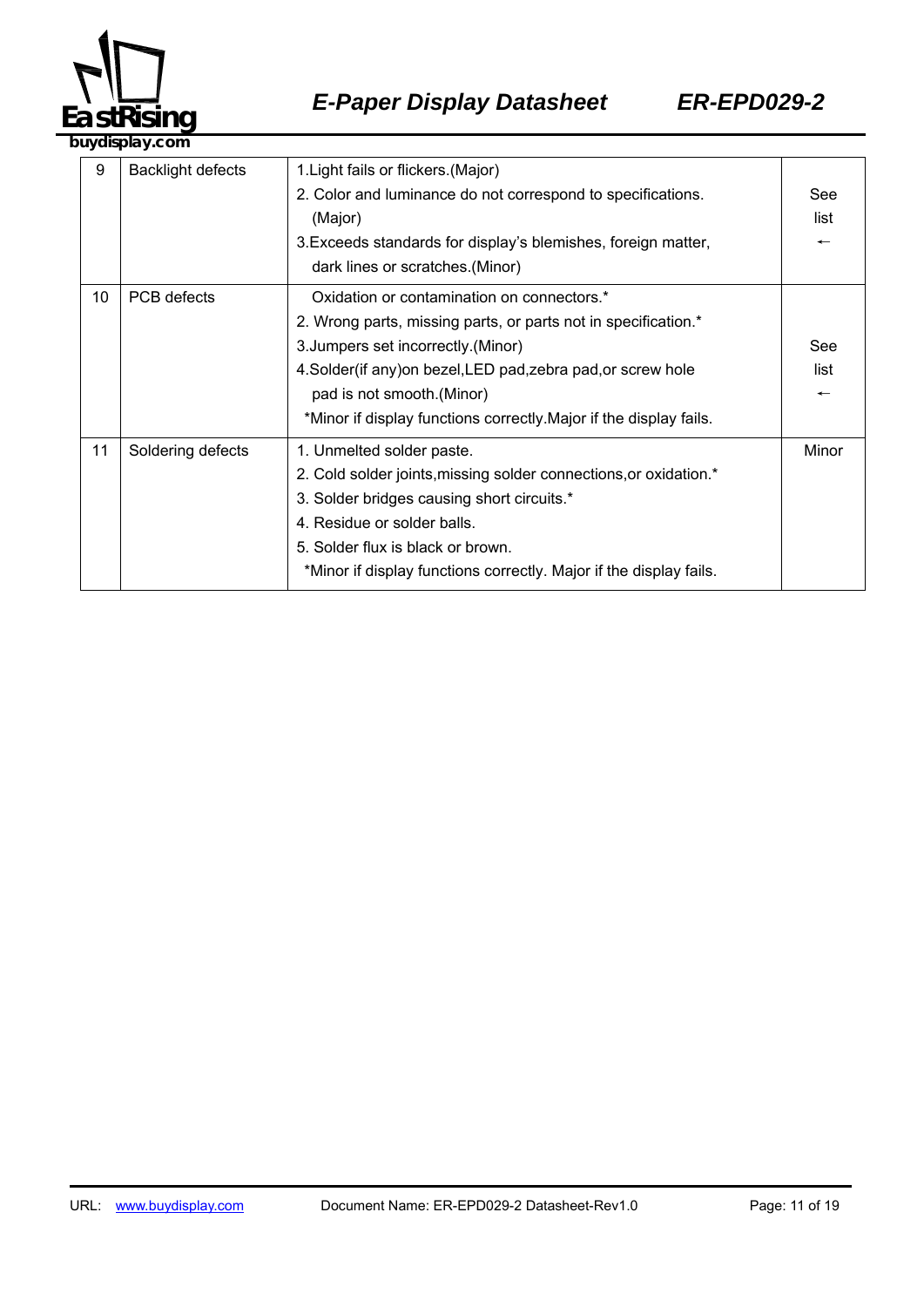

#### 5.5 Screen Cosmetic Criteria (Non-Operating)

| No.            | <b>Defect</b>        | <b>Judgment Criterion</b>                                                    |                               | <b>Partition</b> |
|----------------|----------------------|------------------------------------------------------------------------------|-------------------------------|------------------|
| 1              | <b>Spots</b>         | In accordance with Screen Cosmetic Criteria (Operating) No.1.                |                               | Minor            |
| $\overline{2}$ | Lines                | In accordance with Screen Cosmetic Criteria (Operation) No.2.                |                               | Minor            |
| 3              | in<br><b>Bubbles</b> |                                                                              |                               | Minor            |
|                | Polarizer            | Size: d mm                                                                   | Acceptable Qty in active area |                  |
|                |                      | $d \le 0.3$                                                                  | <b>Disregard</b>              |                  |
|                |                      | $0.3 < d \le 1.0$                                                            | 3                             |                  |
|                |                      | $1.0 < d \le 1.5$                                                            |                               |                  |
|                |                      | 1.5 < d                                                                      | 0                             |                  |
|                |                      |                                                                              |                               |                  |
|                |                      |                                                                              |                               |                  |
| 4              | Scratch              | In accordance with spots and lines operating cosmetic criteria, When the     |                               | Minor            |
|                |                      | light reflects on the panel surface, the scratches are not to be remarkable. |                               |                  |
| 5              | Allowable density    | Above defects should be separated more than 30mm each other.                 |                               | Minor            |
| 6              | Coloration           | Not to be noticeable coloration in the viewing area of the LCD panels.       |                               | Minor            |
|                |                      | Back-lit type should be judged with back-lit on state only.                  |                               |                  |
| $\overline{7}$ | Contamination        | Not to be noticeable.                                                        |                               | Minor            |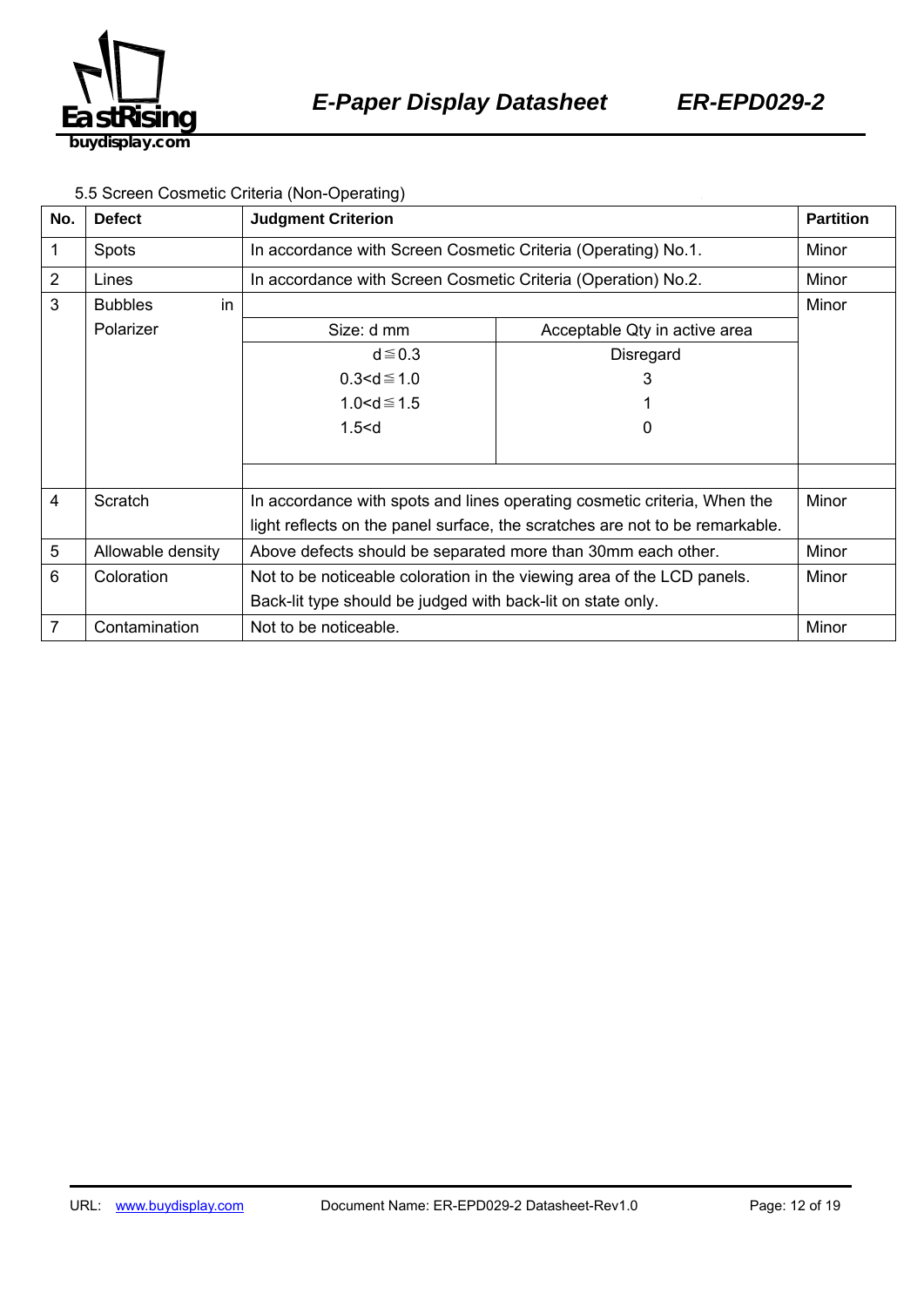

5.6 Screen Cosmetic Criteria (Operating)

| No.                                                 | <b>Defect</b>                                     | among antona (abording)<br><b>Judgment Criterion</b><br><b>Partition</b>                                                                                                                                          |                                                                             |       |  |
|-----------------------------------------------------|---------------------------------------------------|-------------------------------------------------------------------------------------------------------------------------------------------------------------------------------------------------------------------|-----------------------------------------------------------------------------|-------|--|
| 1                                                   | Spots                                             | A) Clear                                                                                                                                                                                                          |                                                                             | Minor |  |
|                                                     |                                                   | Size:d mm                                                                                                                                                                                                         | Acceptable Qty in active area                                               |       |  |
|                                                     |                                                   | $d \leq 0.1$                                                                                                                                                                                                      | Disregard                                                                   |       |  |
|                                                     |                                                   | $0.1 < d \le 0.2$                                                                                                                                                                                                 | 6                                                                           |       |  |
|                                                     |                                                   | $0.2 < d \le 0.3$                                                                                                                                                                                                 | $\overline{2}$                                                              |       |  |
|                                                     |                                                   | 0.3 < d                                                                                                                                                                                                           | $\pmb{0}$                                                                   |       |  |
|                                                     |                                                   | Size.                                                                                                                                                                                                             | Note: Including pin holes and defective dots which must be within one pixel |       |  |
|                                                     |                                                   | B)<br>Unclear                                                                                                                                                                                                     |                                                                             |       |  |
|                                                     |                                                   | Size:d mm                                                                                                                                                                                                         | Acceptable Qty in active area                                               |       |  |
|                                                     |                                                   | $d \leq 0.2$                                                                                                                                                                                                      | Disregard                                                                   |       |  |
|                                                     |                                                   | $0.2 < d \le 0.5$                                                                                                                                                                                                 | 6                                                                           |       |  |
|                                                     |                                                   | $0.5 < d \le 0.7$                                                                                                                                                                                                 | $\overline{c}$                                                              |       |  |
|                                                     |                                                   | 0.7 < d                                                                                                                                                                                                           | $\pmb{0}$                                                                   |       |  |
| $\overline{2}$                                      | Lines                                             | Clear<br>A)<br>(0)<br>$L$ 5.0<br>$\infty$<br>2.0<br>(6)<br>0.05<br>0.02<br>Note: () - Acceptable Qty in active area<br>L - Length (mm)<br>W-Width(mm)<br>∞-Disregard<br>B) Unclear<br>$L$ 10.0<br>$\infty$<br>(6) | $-$ See No.1<br>W<br>0.1<br>(0)                                             | Minor |  |
|                                                     |                                                   | 2.0<br>0.05<br>0.3                                                                                                                                                                                                | See No.1<br>W<br>0.5                                                        |       |  |
| 'Clear' = The shade and size are not changed by Vo. |                                                   |                                                                                                                                                                                                                   |                                                                             |       |  |
|                                                     | 'Unclear' = The shade and size are changed by Vo. |                                                                                                                                                                                                                   |                                                                             |       |  |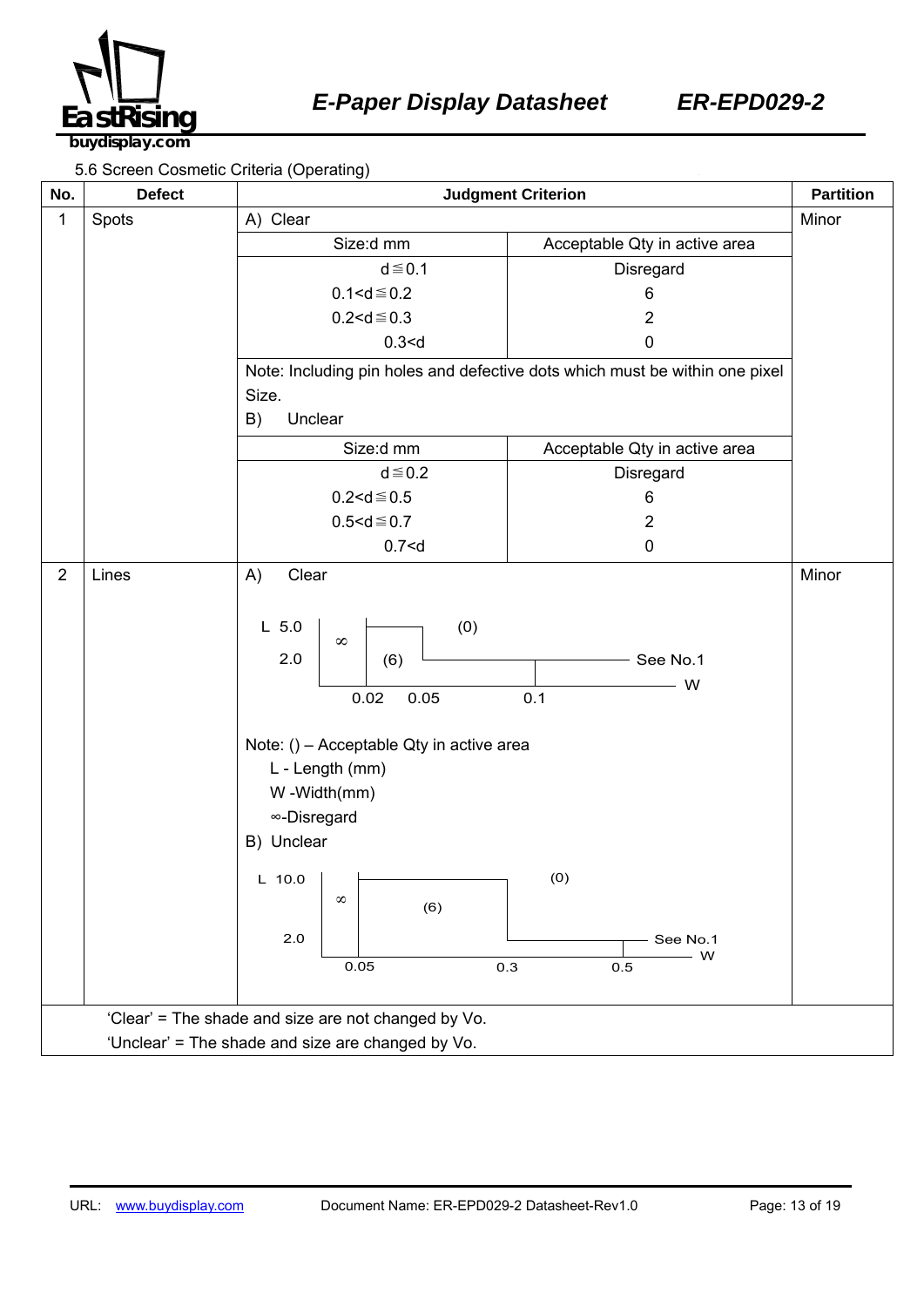

| No.                                           | <b>Defect</b>                                                                                                 | <b>Partition</b><br><b>Judgment Criterion</b>                         |       |  |
|-----------------------------------------------|---------------------------------------------------------------------------------------------------------------|-----------------------------------------------------------------------|-------|--|
| 3                                             | Rubbing line                                                                                                  | Not to be noticeable.                                                 |       |  |
| 4                                             | Allowable density                                                                                             | Above defects should be separated more than 10mm each other.          | Minor |  |
| 5                                             | Rainbow                                                                                                       | Not to be noticeable.                                                 | Minor |  |
| 6                                             | Dot size                                                                                                      | To be 95%~105% of the dot size (Typ.) in drawing.                     | Minor |  |
|                                               |                                                                                                               | Partial defects of each dot (ex.pin-hole) should be treated as'spot'. |       |  |
|                                               |                                                                                                               | (see Screen Cosmetic Criteria (Operating) No.1)                       |       |  |
| $\overline{7}$                                | <b>Brightness</b>                                                                                             | Brightness Uniformity must be BMAX/BMIN ≤ 2<br>Minor                  |       |  |
|                                               | (only back-lit                                                                                                | - BMAX : Max.value by measure in 5 points                             |       |  |
|                                               | Module)                                                                                                       | - BMIN : Min.value by measure in 5 points                             |       |  |
|                                               |                                                                                                               | Divide active area into 4 vertically and horizontally.                |       |  |
|                                               |                                                                                                               | Measure 5 points shown in the following figure.                       |       |  |
|                                               |                                                                                                               |                                                                       |       |  |
|                                               |                                                                                                               |                                                                       |       |  |
|                                               |                                                                                                               |                                                                       |       |  |
|                                               |                                                                                                               |                                                                       |       |  |
|                                               |                                                                                                               |                                                                       |       |  |
|                                               |                                                                                                               |                                                                       |       |  |
| 8                                             | Contrast                                                                                                      | Minor<br>Contrast Uniformity must be BmAX/BMIN ≤ 2                    |       |  |
|                                               | Uniformity                                                                                                    | Measure 5 points shown in the following figure.                       |       |  |
|                                               |                                                                                                               | Dashed lines divide active area into 4 vertically and horizontally.   |       |  |
|                                               |                                                                                                               | Measuring points are located at the inter-sections of dashed line.    |       |  |
|                                               |                                                                                                               |                                                                       |       |  |
|                                               |                                                                                                               |                                                                       |       |  |
|                                               |                                                                                                               |                                                                       |       |  |
|                                               |                                                                                                               |                                                                       |       |  |
|                                               |                                                                                                               |                                                                       |       |  |
|                                               |                                                                                                               |                                                                       |       |  |
|                                               |                                                                                                               | Note: BMAX - Max.value by measure in 5 points.                        |       |  |
|                                               |                                                                                                               | BMIN - Min.value by measure in 5 points.                              |       |  |
|                                               |                                                                                                               | O – Measuring points in $\mathfrak{C}$ 10mm.                          |       |  |
|                                               |                                                                                                               |                                                                       |       |  |
| Note:                                         |                                                                                                               |                                                                       |       |  |
| (1)<br>Size: d=(long length + short length)/2 |                                                                                                               |                                                                       |       |  |
| (2)                                           | The limit samples for each item have priority.                                                                |                                                                       |       |  |
| (3)                                           | Complexed defects are defined item by item, but if the number of defects is defined in above table, the total |                                                                       |       |  |

number should not exceed 10.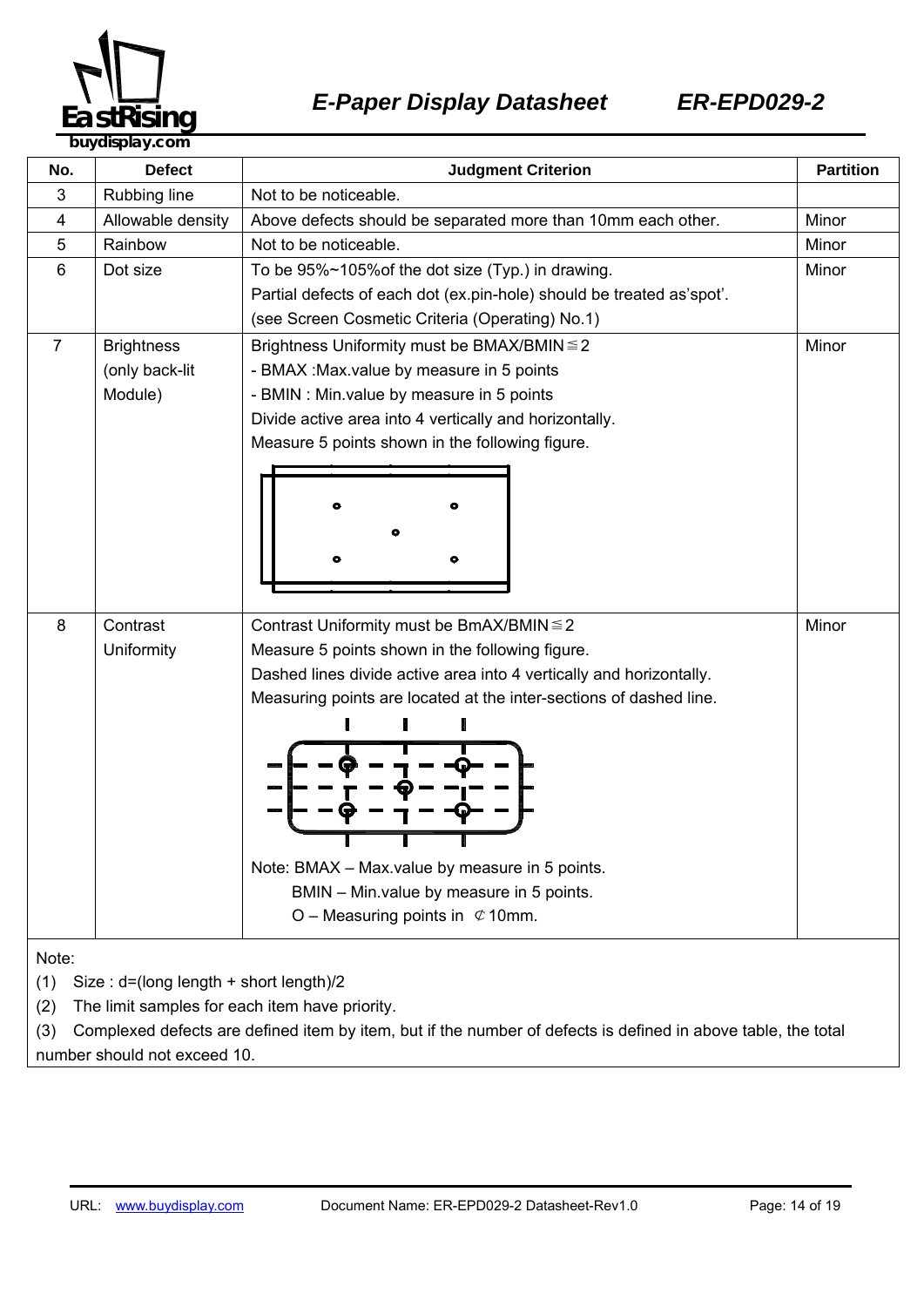

(4) In case of 'concentration', even the spots or the lines of 'disregarded' size should not be allowed. Following three

situations

Should be treated as 'concentration'.

-7 or over defects in circle of  $\mathcal Q$  5mm.

- -10 or over defects in circle of  $\mathcal Q$  10mm
- -20 or over defects in circle of  $\mathcal{C}$  20mm

## **6. PRECAUTIONS FOR USING**

6.1 Handling Precautions

- ◆ This device is susceptible to Electro-Static Discharge (ESD) damage. Observe Anti-Static precautions.
- ◆ EastRising display panel is made of glass. Do not subject it to a mechanical shock by dropping it or impact.
- ◆ If EastRising display panel is damaged and the liquid crystal substance leaks out, be sure not to get any in your mouth. If the substance contacts your skin or clothes, wash it off using soap and water.
- ◆ Do not apply excessive force to the EastRising display surface or the adjoining areas since this may cause the color tone to vary.
- ◆ The polarizer covering the EastRising display surface of the LCD module is soft and easily scratched. Handle this polarizer carefully.
- ◆ If EastRising display surface becomes contaminated, breathe on the surface and gently wipe it with a soft dry cloth. If it is heavily contaminated, moisten cloth with one of the following Isopropyl or alcohol.
- ◆ Solvents other than those above-mentioned may damage the polarizer. Especially, do not use the Water.
- ◆ Exercise care to minimize corrosion of the electrode. Corrosion of the electrodes is accelerated by water droplets, moisture condensation or a current flow in a high-humidity environment.
- ◆ Install the EastRising LCD Module by using the mounting holes. When mounting the LCD module make sure it is free of twisting, warping and distortion. In particular, do not forcibly pull or bend the cable or the backlight cable.
- ◆ Do not attempt to disassemble or process EastRising LCD module.
- ◆ NC terminal should be open. Do not connect anything.
- $\blacklozenge$  If the logic circuit power is off, do not apply the input signals.
- ◆ To prevent destruction of the elements by static electricity, be careful to maintain an optimum work environment.
	- -Be sure to ground the body when handling EastRising LCD modules.
	- -Tools required for assembling, such as soldering irons, must be properly grounded.
	- -To reduce the amount of static electricity generated, do not conduct assembling and other work under dry conditions.
	- -The LCD module is coated with a film to protect the display surface. Exercise care when peeling off this protective film since static electricity may be generated.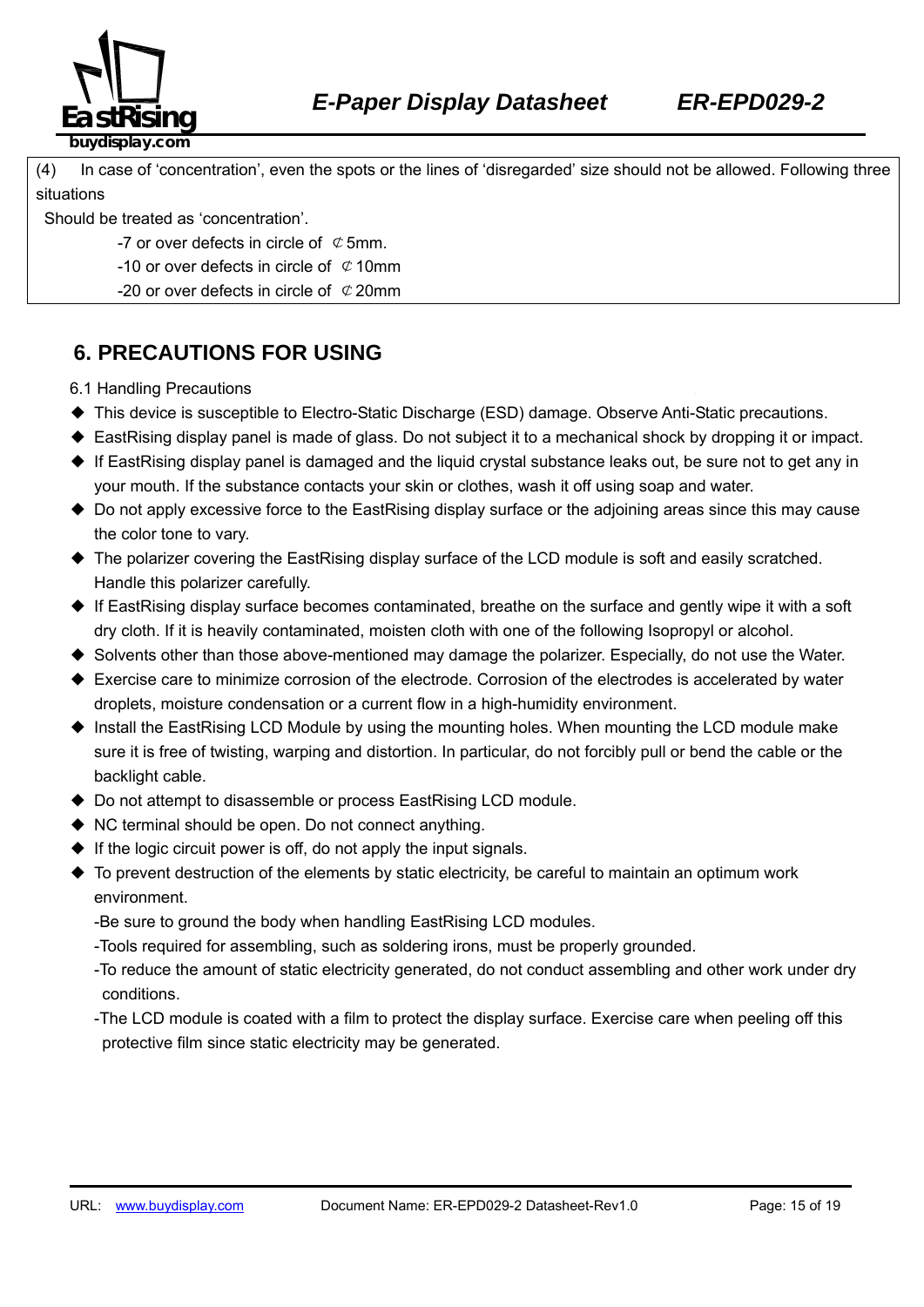

#### 6.2 Power Supply Precautions

◆ Identify and, at all times, observe absolute maximum ratings for both logic and LC drivers. Note that there is some variance between models.

- ◆ Prevent the application of reverse polarity to VDD and VSS, however briefly.
- ◆ Use a clean power source free from transients. Power-up conditions are occasionally jolting and may exceed the maximum ratings of EastRising modules.
- ◆ The VDD power of EastRising module should also supply the power to all devices that may access the display. Don't allow the data bus to be driven when the logic supply to the module is turned off.

#### 6.3 Operating Precautions

- ◆ DO NOT plug or unplug EastRising module when the system is powered up.
- ◆ Minimize the cable length between EastRising module and host MPU.
- ◆ For models with backlights, do not disable the backlight by interrupting the HV line. Unload inverters produce voltage extremes that may arc within a cable or at the display.
- ◆ Operate EastRising module within the limits of the modules temperature specifications.

#### 6.4 Mechanical/Environmental Precautions

- ◆ Improper soldering is the major cause of module difficulty. Use of flux cleaner is not recommended as they may seep under the electrometric connection and cause display failure.
- ◆ Mount EastRising module so that it is free from torque and mechanical stress.
- ◆ Surface of the LCD panel should not be touched or scratched. The display front surface is an easily scratched, plastic polarizer. Avoid contact and clean only when necessary with soft, absorbent cotton dampened with petroleum benzene.
- ◆ Always employ anti-static procedure while handling EastRising module.
- ◆ Prevent moisture build-up upon the module and observe the environmental constraints for storage tem
- ◆ Do not store in direct sunlight
- ◆ If leakage of the liquid crystal material should occur, avoid contact with this material, particularly ingestion. If the body or clothing becomes contaminated by the liquid crystal material, wash thoroughly with water and soap
- 6.5 Storage Precautions

When storing the LCD modules, avoid exposure to direct sunlight or to the light of fluorescent lamps. 360B574Keep EastRising modules in bags (avoid high temperature / high humidity and low temperatures below 0C Whenever possible, EastRising LCD modules should be stored in the same conditions in which they were shipped from our company.

#### 6.6 Others <sup>H</sup> <sup>H</sup>

Liquid crystals solidify under low temperature (below the storage temperature range) leading to defective orientation or the generation of air bubbles (black or white). Air bubbles may also be generated if the module is subject to a low temperature.

If EastRising LCD modules have been operating for a long time showing the same display patterns, the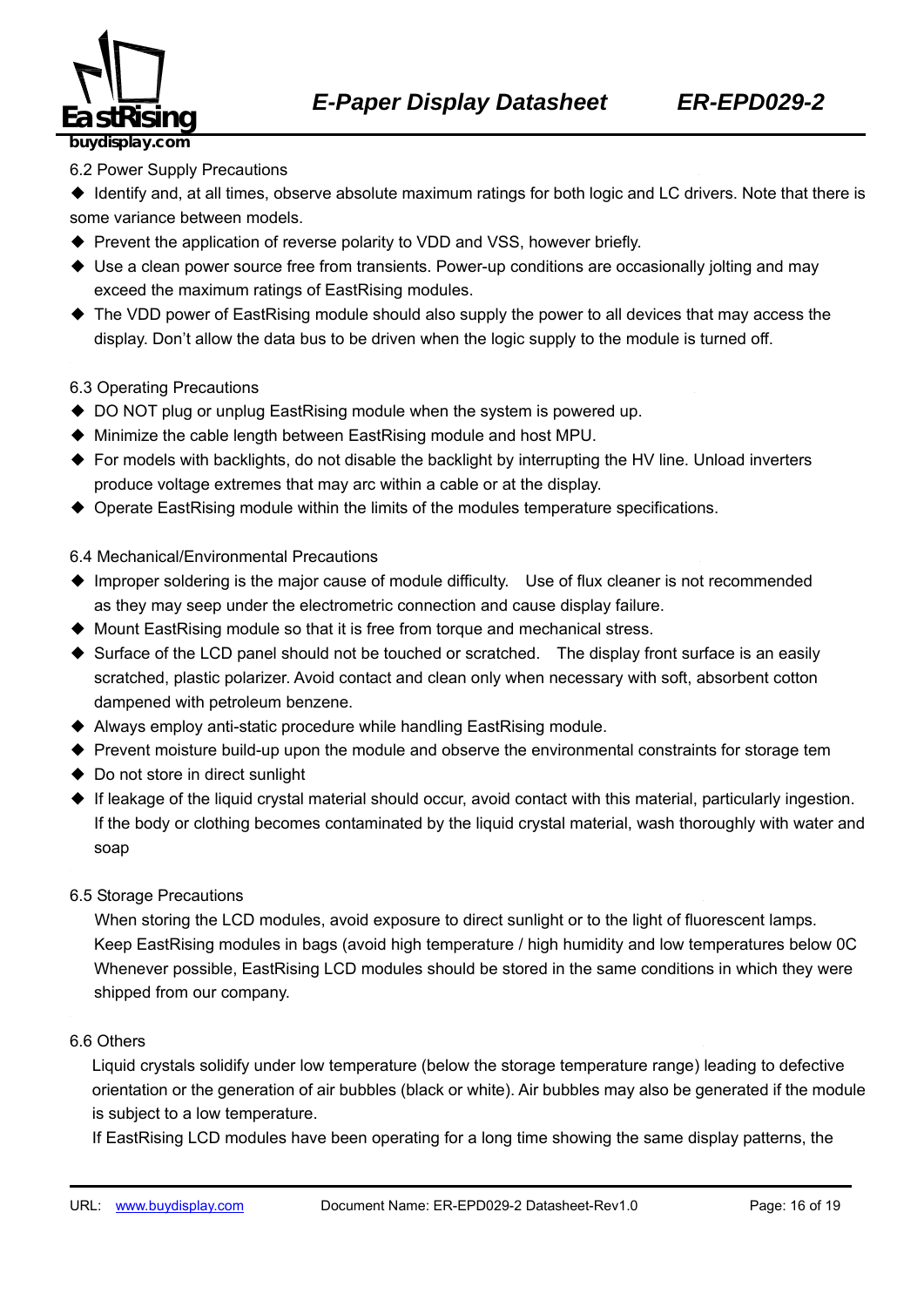

display patterns may remain on the screen as ghost images and a slight contrast irregularity may also appear. A normal operating status can be regained by suspending use for some time. It should be noted that this phenomenon does not adversely affect performance reliability.

To minimize the performance degradation of the LCD modules resulting from destruction caused by static electricity etc., exercise care to avoid holding the following sections when handling the modules.

-Exposed area of the printed circuit board.

-Terminal electrode sections.

### **7. USING LCD MODULES**

- 7.1 Liquid Crystal Display Modules
	- EastRising LCD is composed of glass and polarizer. Pay attention to the following items when handling.
- ◆ Please keep the temperature within specified range for use and storage. Polarization degradation, bubble generation or polarizer peel-off may occur with high temperature and high humidity.
- ◆ Do not touch, push or rub the exposed polarizers with anything harder than an HB pencil lead (glass, tweezers, etc.).
- ◆ N-hexane is recommended for cleaning the adhesives used to attach front/rear polarizers and reflectors made of organic substances which will be damaged by chemicals such as acetone, toluene, ethanol and isopropylalcohol.
- ◆ When EastRising display surface becomes dusty, wipe gently with absorbent cotton or other soft material like chamois soaked in petroleum benzin. Do not scrub hard to avoid damaging the display surface.
- ◆ Wipe off saliva or water drops immediately, contact with water over a long period of time may cause deformation or color fading.
- ◆ Avoid contacting oil and fats.
- ◆ Condensation on the surface and contact with terminals due to cold will damage, stain or dirty the polarizers. After products are tested at low temperature they must be warmed up in a container before coming is contacting with room temperature air.
- ◆ Do not put or attach anything on EastRising display area to avoid leaving marks on.
- ◆ Do not touch the display with bare hands. This will stain the display area and degradate insulation between terminals (some cosmetics are determinated to the polarizers).
- ◆ As glass is fragile. It tends to become or chipped during handling especially on the edges. Please avoid dropping or jarring.

#### 7.2 Installing LCD Modules

- ◆ Cover the surface with a transparent protective plate to protect the polarizer and LC cell.
- ◆When assembling the LCM into other equipment, the spacer to the bit between the LCM and the fitting plate should have enough height to avoid causing stress to the module surface, refer to the individual specifications for measurements. The measurement tolerance should be  $\pm$  0.1mm.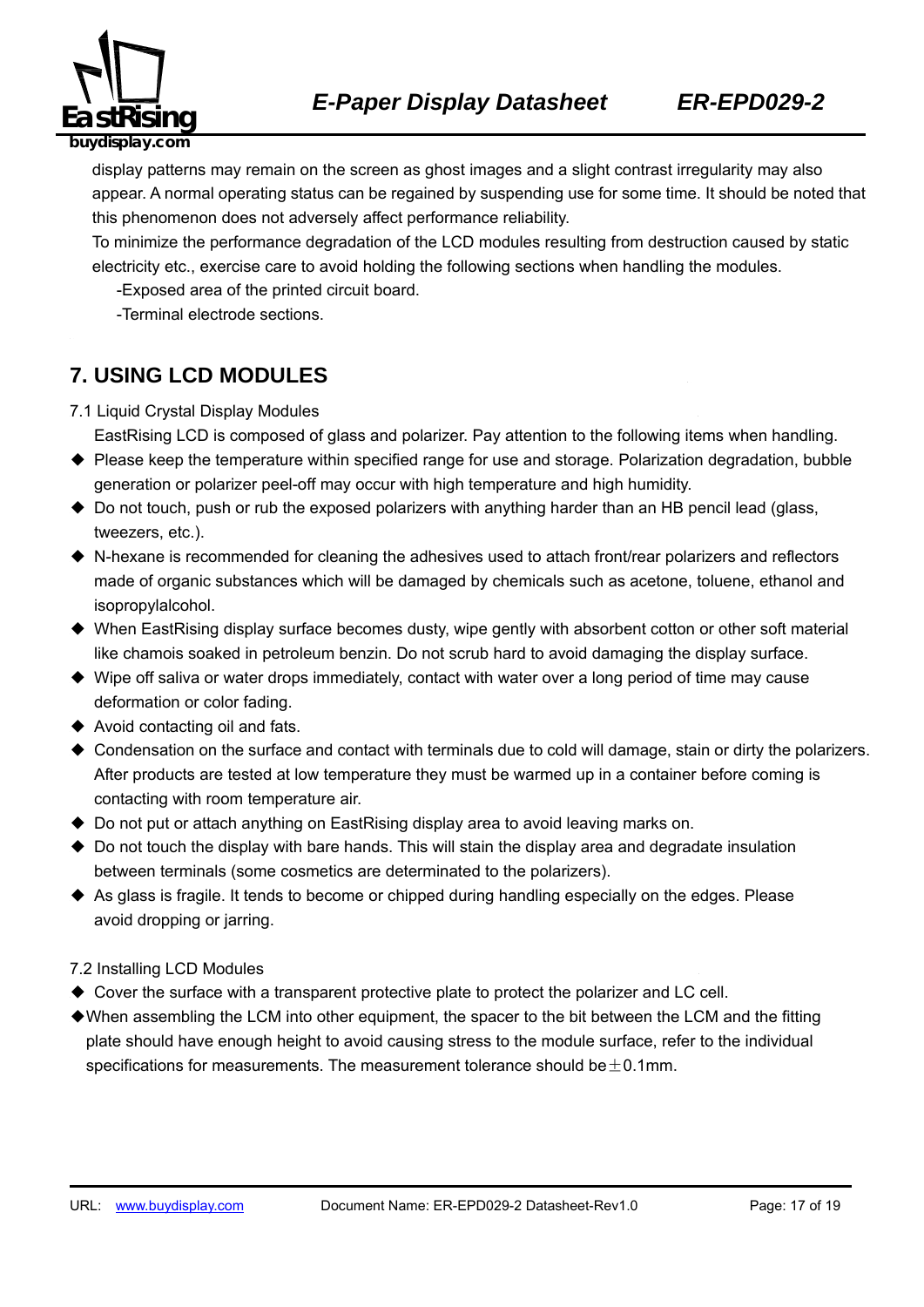

7.3 Precaution for Handling LCD Modules

Since EastRising LCM has been assembled and adjusted with a high degree of precision; avoid applying excessive shocks to the module or making any alterations or modifications to it.

- ◆ Do not alter, modify or change the shape of the tab on the metal frame.
- ◆ Do not make extra holes on the printed circuit board, modify its shape or change the positions of components to be attached.
- ◆ Do not damage or modify the pattern writing on the printed circuit board.
- ◆ Absolutely do not modify the zebra rubber strip (conductive rubber) or heat seal connector.
- ◆ Except for soldering the interface, do not make any alterations or modifications with a soldering iron.
- ◆ Do not drop, bend or twist EastRising LCM.
- 7.4 Electro-Static Discharge Control

Since this module uses a CMOS LSI, the same careful attention should be paid to electrostatic discharge as for an ordinary CMOS IC.

- $\blacklozenge$  Make certain that you are grounded when handing LCM.
- ◆ Before remove LCM from its packing case or incorporating it into a set, be sure the module and your body have the same electric potential.
- ◆ When soldering the terminal of LCM, make certain the AC power source for the soldering iron does not leak.
- ◆ When using an electric screwdriver to attach LCM, the screwdriver should be of ground potentiality to minimize as much as possible any transmission of electromagnetic waves produced sparks coming from the commutator of the motor.
- ◆ As far as possible make the electric potential of your work clothes and that of the work bench the ground potential.
- $\blacklozenge$  To reduce the generation of static electricity be careful that the air in the work is not too dried. A relative humidity of 50%-60% is recommended.

7.5 Precaution for Soldering to EastRising LCM

- ◆ Observe the following when soldering lead wire, connector cable and etc. to the LCM. -Soldering iron temperature : 280° $C \pm 10^{\circ}C$ 
	- -Soldering time: 3-4 sec.

-Solder: eutectic solder.

If soldering flux is used, be sure to remove any remaining flux after finishing to soldering operation. (This does not apply in the case of a non-halogen type of flux.) It is recommended that you protect the LCD surface with a cover during soldering to prevent any damage due to flux spatters.

- ◆ When soldering the electroluminescent panel and PC board, the panel and board should not be detached more than three times. This maximum number is determined by the temperature and time conditions mentioned above, though there may be some variance depending on the temperature of the soldering iron.
- ◆ When remove the electroluminescent panel from the PC board, be sure the solder has completely melted, the soldered pad on the PC board could be damaged.